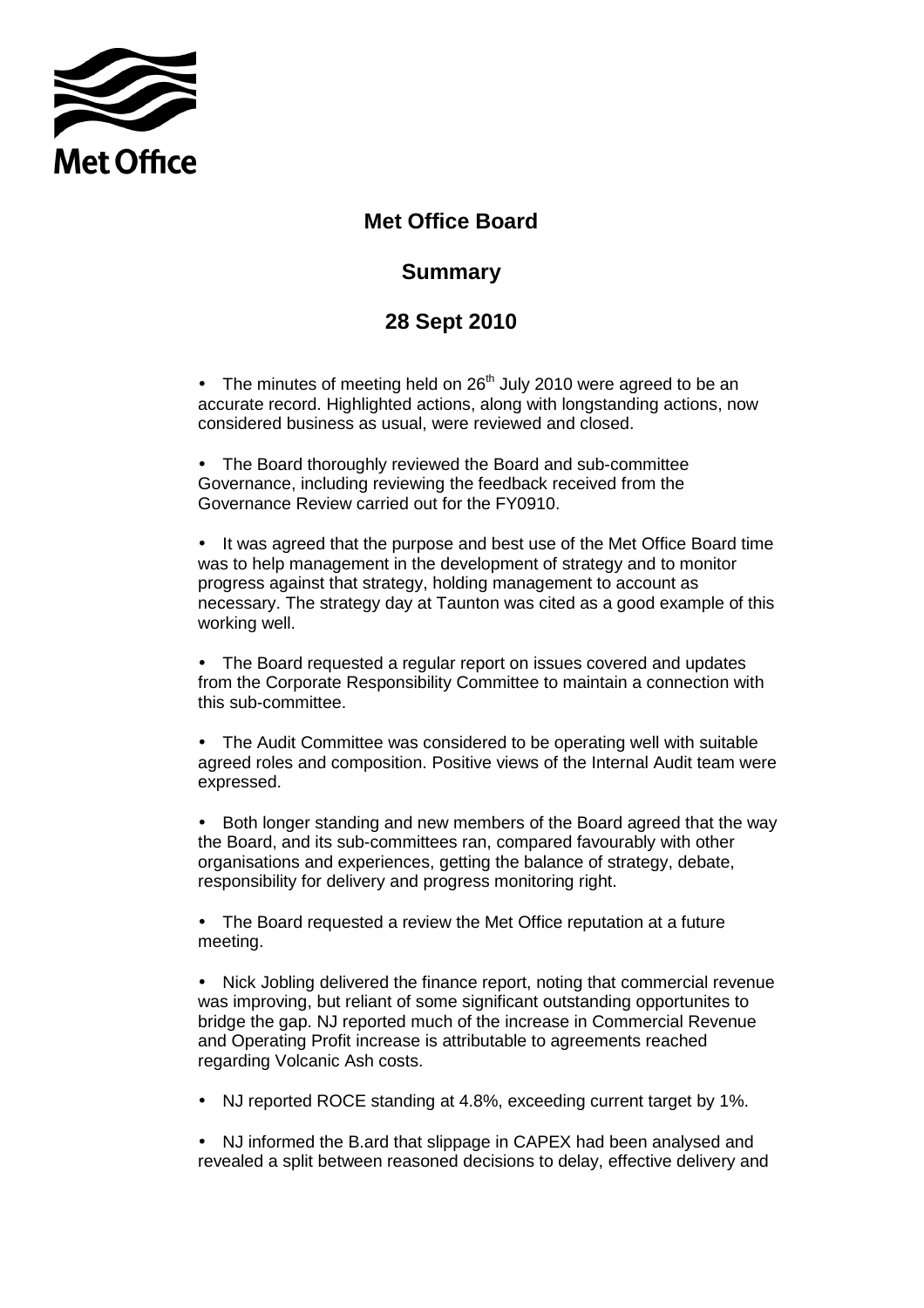

reduced cost and a general delay or drift of capital projects. JH emphasised that he and the Exec were focussing program managers on the need for delivery of expected and budgeted projects, unless specific reasons and decisions were made and explained to delay.

• Chief Executive delivered his report to the Board.

• RV reviewed the BPM for forecast accuracy, reporting that the Amber rating had caused concern and been reviewed in greater detail. The recommendations for improvements had been approved and it was now expected that an improvement should be seen over the next few months.

• Carbon Emissions target was discussed and RV reported reviewing this in the Corporate Responsibility Committee. It was considered to be more controlled now that directors were responsible for approving flights, as a consequence of the recent government restrictions. More discipline and more accurate forecasting were also being encouraged.

• JH reported that the internal review of the Volcanic Ash incident was near completion and would be available for the Board shortly.

• JS gave a summary of the effects of Space Weather, noting that the next solar maximum was expected in 2012/3. JS reported the progress being made with Space Weather Prediction Centre (NOAA) which was planned to lead to a MOU. MOD involvement in Space Weather was also discussed.

- JH informed the Board of a positive visit to Air Command.
- JH and JS informed the Board that Rodger Harrabin had launched a "forecast assessment" project, in associated with Royal Met Society.

• From his meeting with the Met Office owning Minister, JH reported that the minister was supportive of the concept of the Hazard Centre. He was also content with the view that the current business model was suitable and working and had agreed to come and visit.

• The Board heard how the Met Office had received Ministerial support by mention in a succession of speeches, from Caroline Spelman MP, Chris Huhne MP and Liam Fox MP.

• JS gave a summary of the review of science collaborations and their value, concluding that through the gearing of collaborative relationships a direct saving in the region of £15m a year could be attributed. The range of these collaborations served to demonstrate the significant reach across a breath of science.

• The Plan and performance Team presented the proposed Corporate Objectives alongside the framework and synthesis that was expected to form